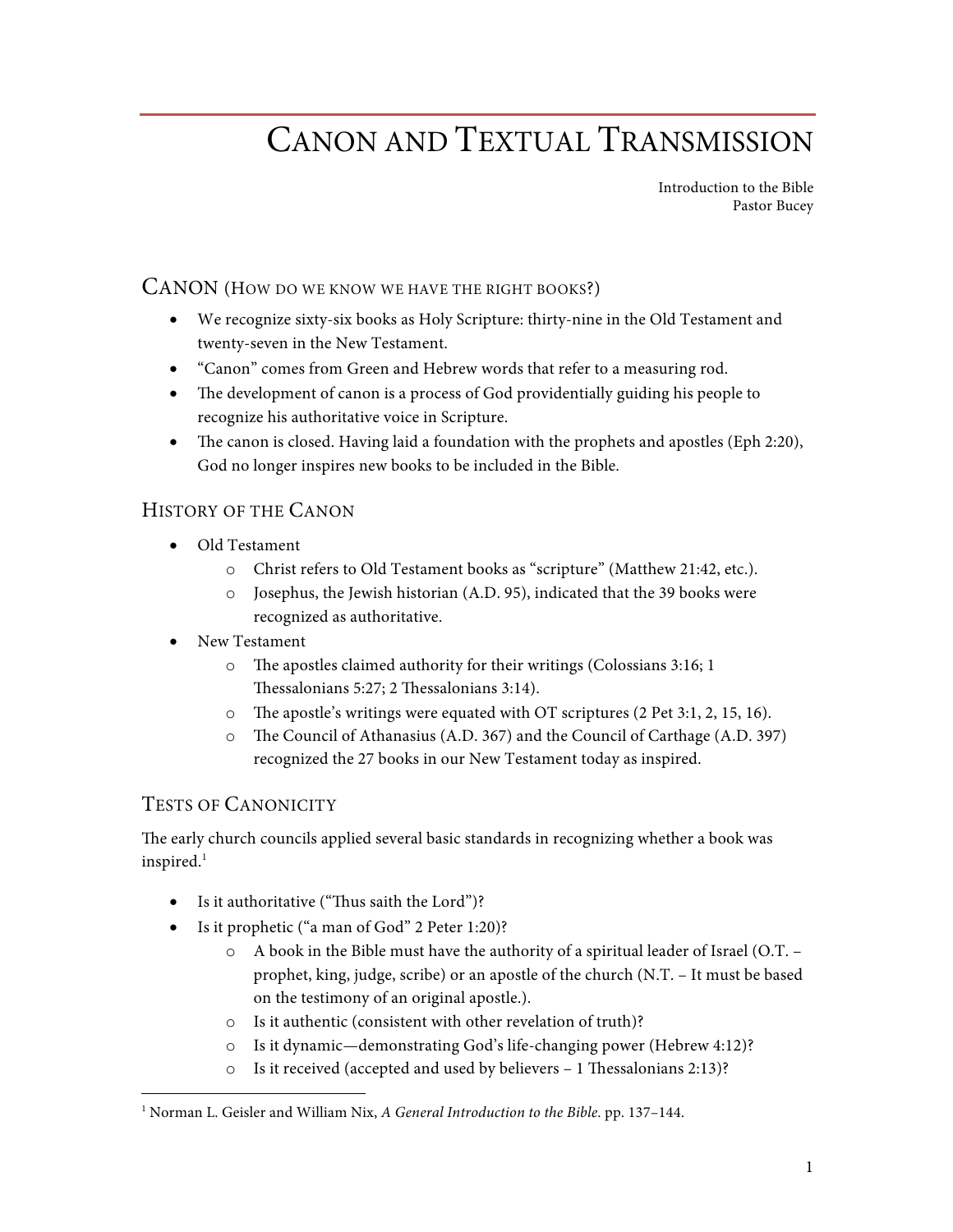# APOCRYPHA

The Apocrypha are the fifteen books written in the period between the Old and Testaments—the 400 years between Malachi and the birth of Christ. Some Catholic doctrines, such as purgatory and prayer for the dead (2 Maccabees 12:39–46) find their basis in the Apocrypha. The Catholic Church officially recognized these books in 1546 when they reconfirmed the canon of Augustine at the Council of Trent.

Westminster Confession of Faith 1.3: "The books commonly called Apocrypha, not being of divine inspiration, are no part of the canon of the Scripture, and therefore are of no authority in the church of God, nor to be any otherwise approved, or made use of, than other human writings."

Reasons for rejecting the Apocrypha as inspired:<sup>2</sup>

- 1. The Jews never accepted the Apocrypha as scripture.
- 2. The Apocrypha never claims to be inspired ("Thus saith the Lord" etc.). 1 Maccabees 9:27 also acknowledges that prophets ceased to appear prior to the events it records.
- 3. The Apocrypha is never quoted as authoritative in scriptures. (Although Hebrews 11:35– 38 alludes to historical events recorded in 2 Maccabees 6:18–7:42).
- 4. In Matthew 23:35, Jesus seems to imply that the close of Old Testament scripture was the death of Zechariah (400 B.C.). This excludes any books written after Malachi and before the New Testament.

# TEXTUAL TRANSMISSION & CRITICISM (HOW DO WE KNOW WE HAVE THE

### RIGHT TEXTS?)

The Bible was written in Hebrew, Aramaic, and Greek. These ancient texts were written on a variety of materials, but they were copied by hand. As copies were made, they were passed down through the generations and other copies were made. This is how the text was transmitted. Textual criticism refers to the process of determining the content of the original copies (the autographs).

## OLD TESTAMENT MANUSCRIPTS

- The Masoretic scribes (A.D. 500–1000) in charge of the Old Testament manuscript copying used a very meticulous system of transcription and had a deep reverence for the text.
	- o They had specific rules on the type of ink and the quality and size of parchment sheets. They were so meticulous that they counted all the paragraphs, words and even letters, so they could know by counting, if they had done it perfectly. They knew the middle letter of each book so they could count back and see if they had missed anything.

 <sup>2</sup> Sid Litke, Bible.org https://bible.org/seriespage/canonicity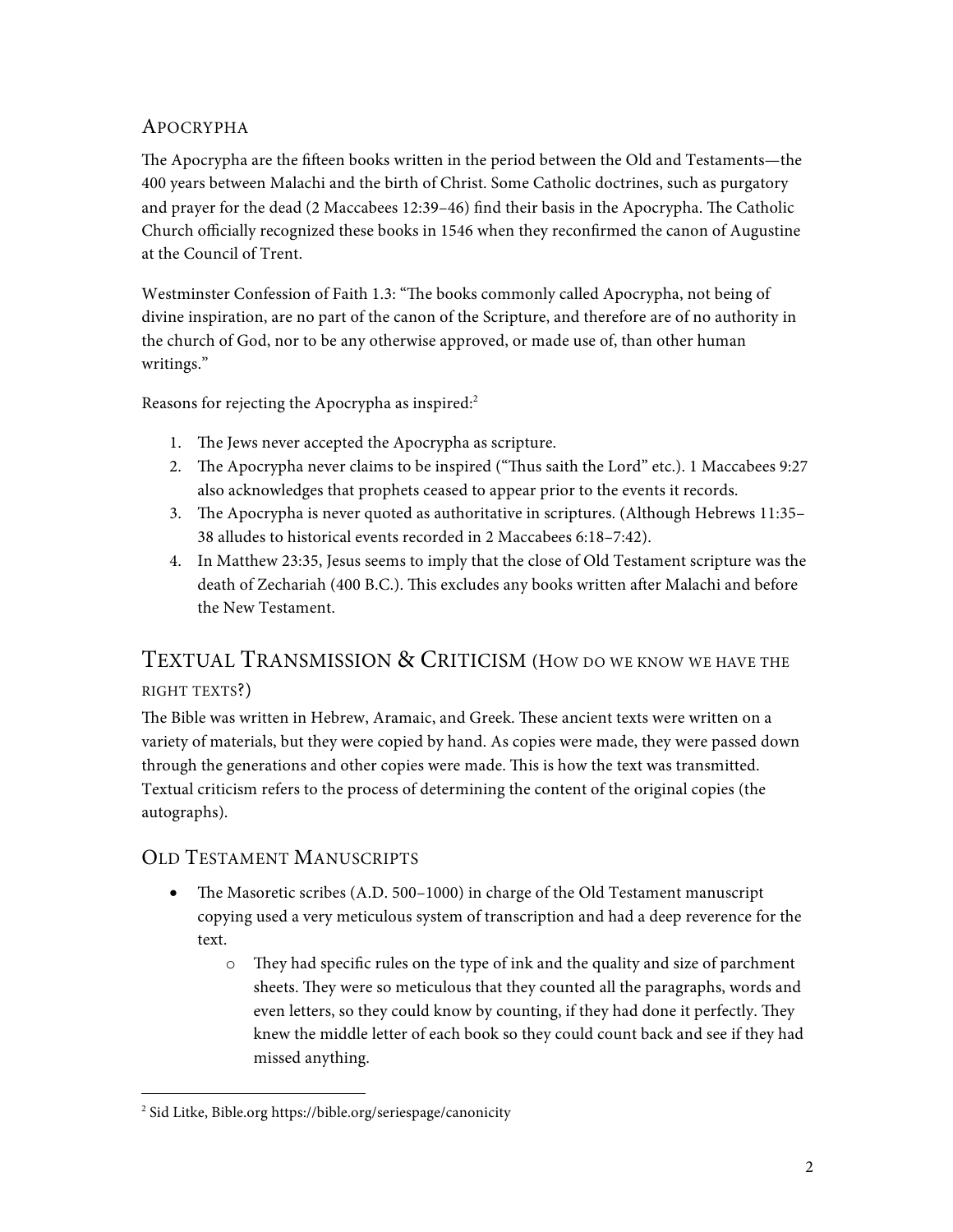- o Four or five Masoretic manuscripts are the basis of the best Hebrew Bible available today. These copies were made between about A.D. 900 and A.D. 1000 by the Masoretes.
- The Septuagint (LXX) is a translation of the Hebrew Old Testament into the Greek language which was made in the  $2<sup>nd</sup>$  or  $3<sup>rd</sup>$  century B.C.
	- o Although written in Greek, scholars can generally determine what Hebrew words were being translated in the Septuagint.
	- o It provides evidence that the Hebrew Bibles were copied extremely well for all the years between the Septuagint translation (2nd/3rd century B.C.) and our best existing Hebrew copies (A.D. 900–1000).
- The Dead Sea Scrolls are well-preserved Hebrew text fragments date back to 100 B.C.
	- o They include many Bible portions, including some complete books.
	- o There is virtual agreement between these Hebrew texts and the ones dated 1,100 years later.

## NEW TESTAMENT MANUSCRIPTS<sup>3</sup>

- New Testament manuscripts can be classified according to certain major families or types. A family type is the name given to a group of texts with a common ancestor.
	- o These texts are discerned through the deviations common to a group of manuscripts.
	- o For example, some scribal errors made in copying the text in Alexandria were perpetuated in later reproductions of that text type. Classification according to "text type" is the basic point of departure in the actual work of textual reconstruction.
- Four family "types" of texts have been sufficiently defined in biblical scholarship.
	- o The Alexandrian Text—This text arose in Egypt and is generally conceded to be the most important one. Westcott and Hort, who named this the Neutral Text, thought that *Codex Sinaiticus* (4<sup>th</sup> century) and *Codex Vaticanus* (4<sup>th</sup> century) had preserved a pure form of the Alexandrian type of text.
	- o The Byzantine Text—This family is often called Byzantine because it was adopted in Constantinople and used as the common text in the Byzantine world. Both Erasmus, who created the first printed Greek text, and the translators of the King James Version of the Bible used this type of text. A great majority of late uncials and minuscules belong to this group.
	- o The Western Text—This family of texts was closely related to the church in the west, particularly in North Africa. It was used by the early church fathers. Its age would seem to suggest great importance, but there are clear indications that it was not carefully preserved

 <sup>3</sup> This section is adapted from R. C. Briggs, *Interpreting the New Testament Today: An Introduction to Methods and Issues in the Study of the New Testament*, (Nashville: Abingdon, 1982), 45–47.